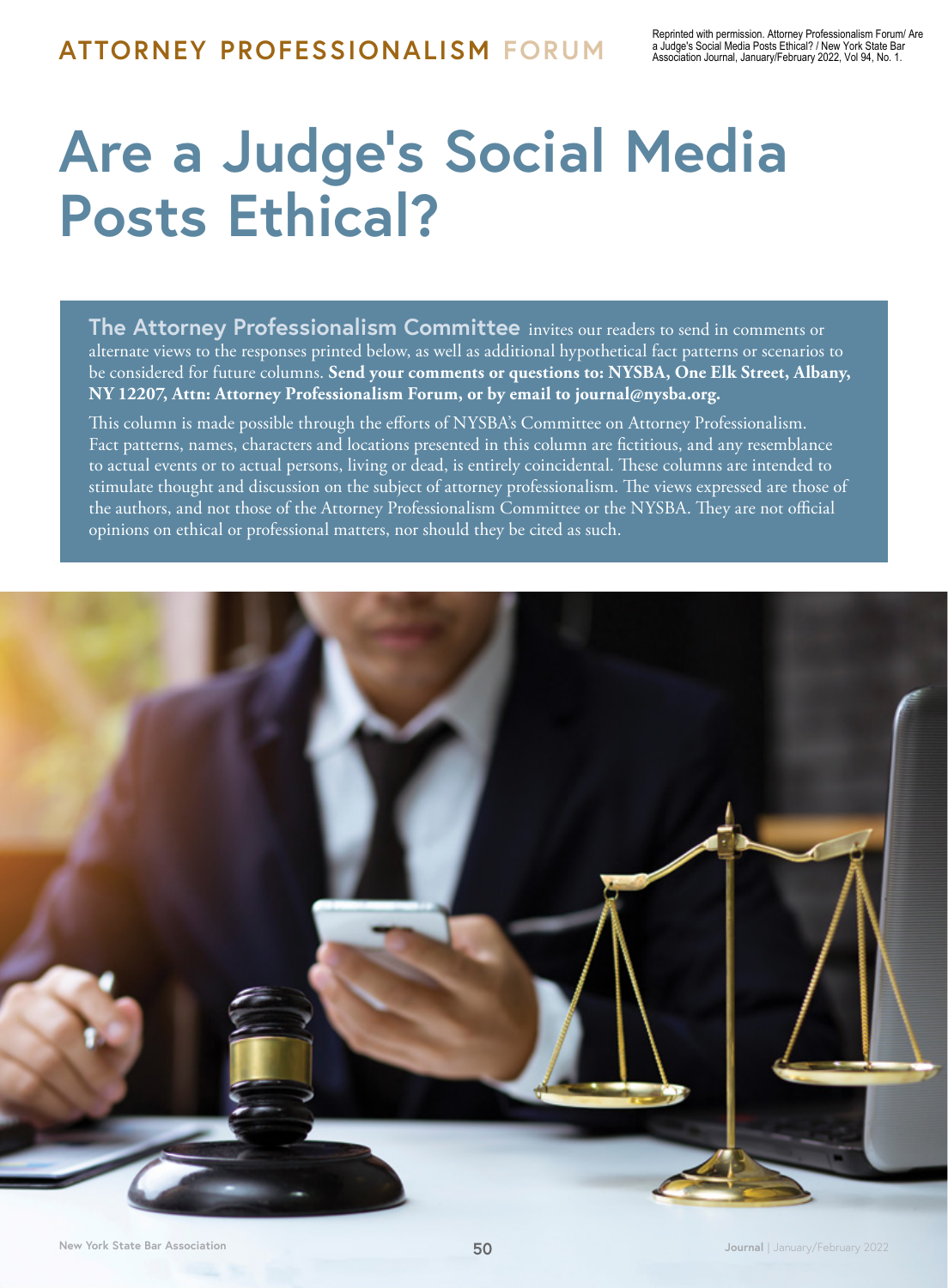## **To the Forum:**

A few months ago I appeared before a judge in a matter that has become highly contentious over the years with a lot of bad blood between counsel and the parties. As a result, over the course of the last year we have appeared before the judge numerous times to argue various discovery and sanction motions. Although we are in the process of settling the case and have not appeared before the judge in a few months, the case is still active. However, the particular judge whom the case is before is well-known for her strong online social media presence. The judge posts weekly videos on YouTube opining on courtroom etiquette and the dos and don'ts of practice. In doing so, she uses real-life anecdotes of attorneys and cases before her and changes any personal identifying information in order to preserve the privacy of the parties and attorneys involved.

Yesterday, I was extremely displeased to hear from my colleagues that the judge had recently posted a video discussing the importance of civility between counsel and apparently used facts and circumstances of my case as an example. Despite her attempt at disguising the identity of the parties and counsel, it was abundantly clear to me and my colleagues that she was referencing our case. To make matters worse, it seemed as though she indicated that my client had the weaker position in the matter, which I fear, if seen by opposing counsel, may hurt our chances of settlement. Are the judge's social media posts ethical? Is there anything that I can do to salvage my reputation and settlement at this point?

*Sincerely, Mads Tagram* 

## **Dear Mads Tagram,**

It is no secret that social media has become a ubiquitous part of contemporary interaction and communication in our profession. In today's digital age, there has been a substantial increase by professionals – including judges and judicial officers – in the use of social media as a way of creating an online presence. Several of our prior Forums have discussed at length the various sections of the Rules of Professional Conduct (the RPC) that apply when lawyers use social media.<sup>1</sup> As noted in one prior Forum, the ethical implications of judges using social media are governed by 22 N.Y.C.R.R. Part 100 (the "Rules"), and many of those Rules have to be referenced as we answer your question.2

In 2008, the New York State Advisory Committee on Judicial Ethics (the "Committee") noted that if a judge otherwise complies with the Rules governing judicial conduct, he or she may join or make use of an internetbased social network but should exercise an appropriate degree of discretion in doing so.3 A decade later, the

Committee opined that "the question is not whether a judge may participate in blog posts, podcasts, social media or the like, but how he/she does so."4

While there is no rule explicitly prohibiting judges from using social media platforms such as YouTube, important ethical considerations arise when judges do so, and each scenario should be evaluated with respect to its unique circumstances. As a general warning, the American Bar Association cautioned that judges who use electronic social media should "assume that comments posted [on such forums] will not remain within the circle of the judge's connections."5

In that regard, Rule 100.2 explicitly reminds us that judges must always strive to avoid impropriety and the appearance of impropriety. The Rules further provide that in order to avoid impropriety – or, perhaps, better said – the appearance of impropriety, judges should refrain from posting anything to their social media accounts that could be viewed as an offer of legal advice or comments on a matter before their court.<sup>6</sup> Applying this rule, the judge in your case should not have used social media as a forum for comments on your matter which was still pending and, most certainly, should not have suggested that your client had the weaker position.

Disguising names of the parties in an apparent attempt to preserve confidentiality does not save the day. Lawsuits and legal proceedings are generally a matter of public record and any individual with access to the internet is likely able to figure out which matter the judge is referencing in her YouTube video. And, while 22 N.Y.C.R.R. Section 100.3(B)(8) does not, to be sure, prohibit judges from making public statements in the course of their official duties or from explaining for public information the procedures of the court, posting a video to the judge's personal YouTube page is certainly not part of a judge's official duties.

The judge's video may also contaminate the jury pool as it also potentially creates a risk that it may influence potential jurors in the event your settlement negotiations fail and your case goes to trial. As noted in comment [3.13][3B(7)] to Rule 100.3:

[a] judge should encourage and seek to facilitate settlement, but the judge should not take any action or make any comment that might reasonably be interpreted by any party or its counsel as (a) coercion to settle, or (b) impairing the party's right to have the controversy resolved by the court in a fair and impartial manner in the event settlement negotiations are unsuccessful. In matters that will be tried without a jury, a judge who seeks to facilitate settlement should exercise extreme care to avoid prejudging or giving the appearance of prejudging the case.

In addition, the judge's use of her YouTube page to make an example out of your case appears to violate Rule  $100.3(C)(3)$ , which provides, in pertinent part, that a